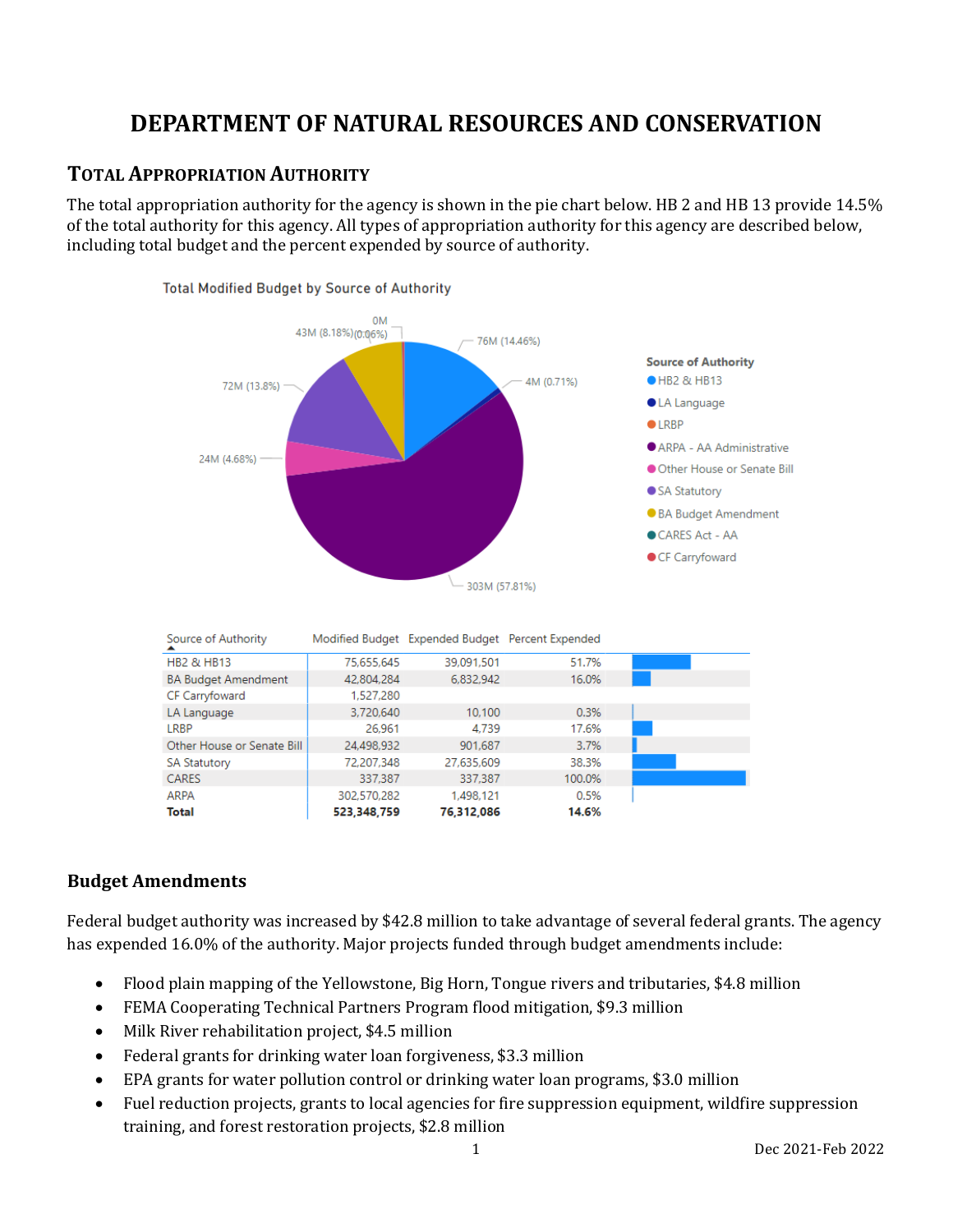- USDA Natural Resources and Conservation Service federal grants, \$858,000
- Federal grants for wastewater treatment loan forgiveness, \$825,000
- EPA drinking water assistance for small communities, \$420,000
- Good neighbor authority federal revenue, \$444,000
- Dam safety, \$310,200
- EPA underground injection control, \$90,750
- Flathead Basin Commission aquatic invasive species (AIS) monitoring, \$58,255
- Other federal funding supporting projects for water quality, administration, and other forest management, \$12.1 million

### **Carryforward**

The agency had \$1.5 million continued or carried forward from FY 2021. The carryforward authority consists of:

- State special revenue of \$1.2 million, primarily for water projects and trust lands management division programs
- General fund totaling \$273,000 for personal services and operating expenses and
- \$63,000 for federal indirect expenses

As of February, the agency has not expended any of this authority.

#### **Language**

For the Department of Natural Resources and Conservation (DNRC), HB 2 language provides the agency with the flexibility to budget state special revenue for various purposes. The agency has budgeted \$3.7 million of the \$4.1 million available in HB 2. As of February, none of the budgeted funds has been expended. The agency has budgeted the following using HB 2 language authority:

- Repairing, improving, or rehabilitating department state water projects, \$500,000
- Federal indirect expenses, \$1.0 million
- Contract timber harvesting, \$1.1 million
- Repairing or replacing equipment at the Broadwater hydropower facility, \$1.1 million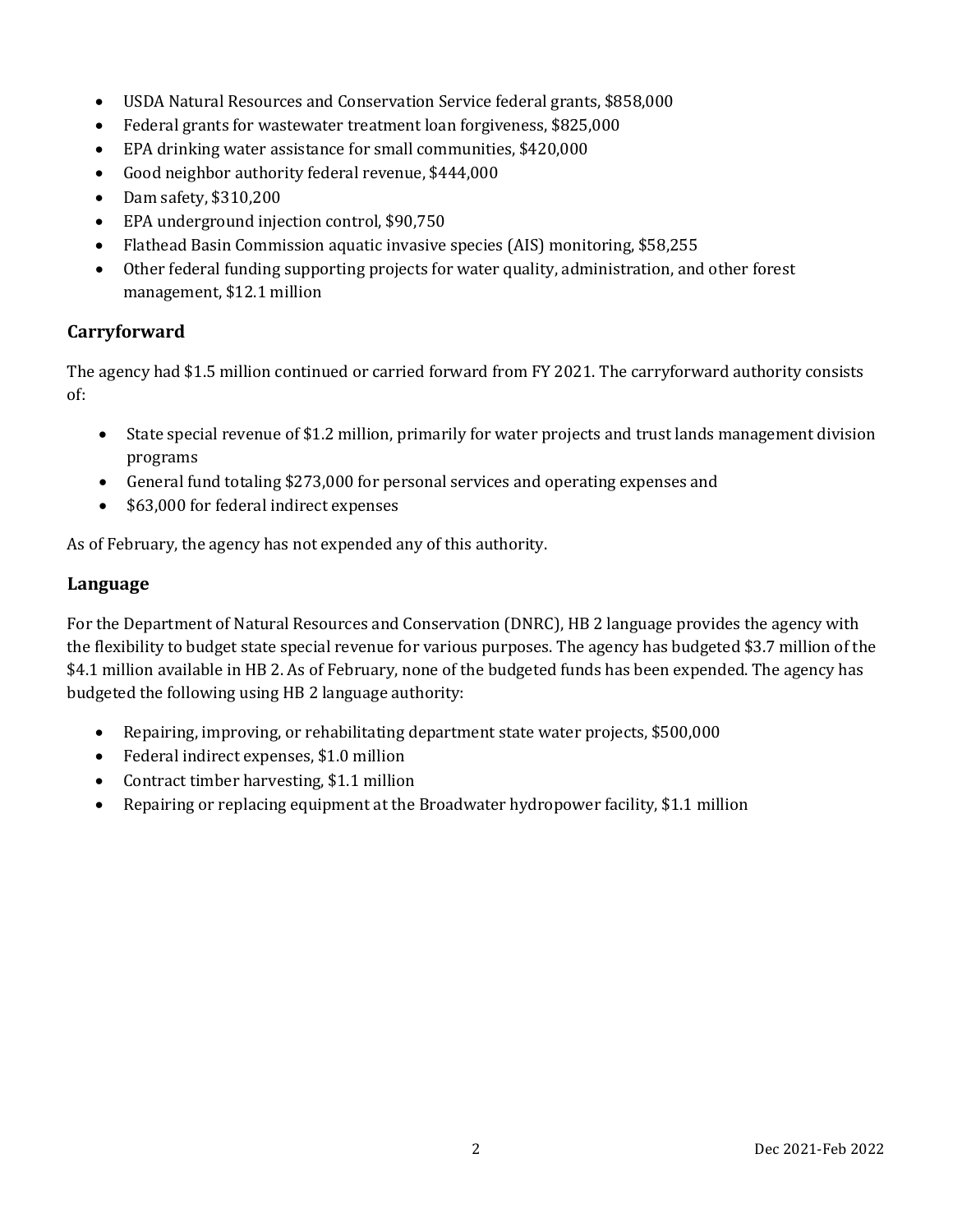### **Other Bills**

Through other bills, the legislature approved expenditures totaling \$24.5 million for programs and projects within the conservation and resource development division. As of March, \$453,751 or 1.9% of the authority has been expended. A summary of authority from other house and senate bills is presented in the table below.

| Department of Natural Resources and Conservation<br>Appropriation Through Other House or Senate Bills |                                   |              |           |            |  |  |  |
|-------------------------------------------------------------------------------------------------------|-----------------------------------|--------------|-----------|------------|--|--|--|
| <b>State Special Revenue</b>                                                                          | Fund                              | Appropriated | Expended  | % Expended |  |  |  |
| HB 7 Reclamation and development Programs                                                             | Natural Resources Projects        | \$4,073,833  | \$0       | $0.0\%$    |  |  |  |
| HB 14 Renewable resource, reclamation and development grant programs                                  | Natural Resources Projects        | 2,224,322    | 937       | 0.0%       |  |  |  |
| HB 10 Water rights, and trust lands management database programs                                      | Water Right Appropriation         | 451.757      | 239,468   | 53.0%      |  |  |  |
| HB6 Renewable resource grant and loan program                                                         | Natural Resources Projects        | 375,000      | 75,000    | 20.0%      |  |  |  |
|                                                                                                       | <b>Total State Special</b>        | \$7,124,912  | \$315,405 | 4.4%       |  |  |  |
| <b>Capital Projects</b>                                                                               | Fund                              | Appropriated | Expended  | % Expended |  |  |  |
| HB 540 bonding for the Saint Mary's water project improvements                                        | <b>DNRC Capital Projects Fund</b> | \$6,821,074  | \$0       | $0.0\%$    |  |  |  |
| HB 540 Fort Belknap water compact infrastructure                                                      | <b>DNRC Capital Projects Fund</b> | 9,500,000    |           | $0.0\%$    |  |  |  |
| HB 10 Water rights, and Trust lands management capital projects                                       | Long Range IT Projects            | 1,052,946    | 586,282   | 55.7%      |  |  |  |
|                                                                                                       | <b>Total Capital</b>              | \$17,374,020 | \$586.282 | 3.4%       |  |  |  |
| Total Other House and Senate Bills                                                                    | Total Funding                     | \$24,498,932 | \$901,687 | 3.7%       |  |  |  |

### Long Range Building and Planning

The agency has expended \$4,739 of \$26,961 authorized under HB 5 for maintenance in Havre area office in the Forestry and Trust Lands Division.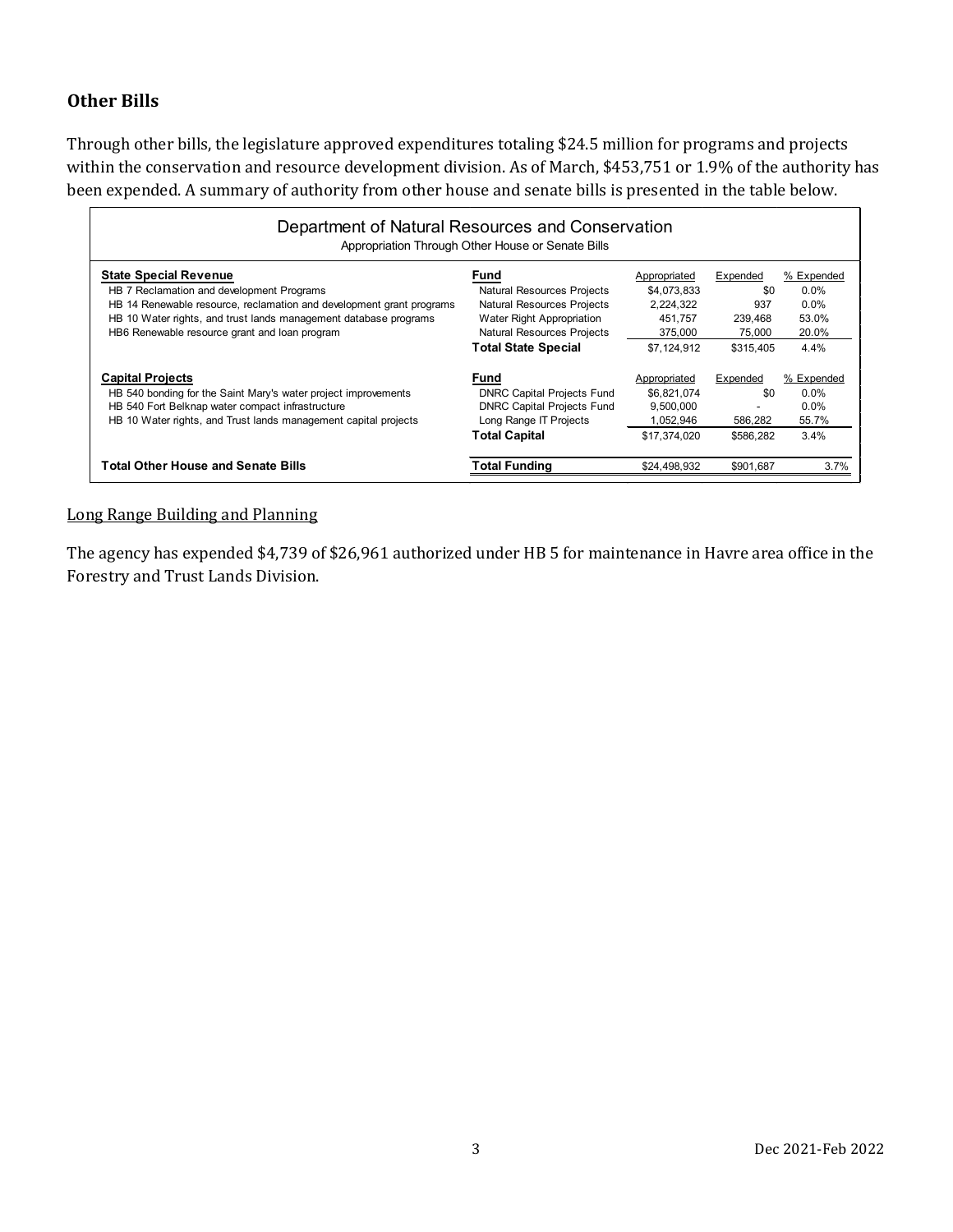#### *COVID-19 Authority*

The following chart is provided to allow the legislature to examine the funding that is available to the agency for COVID-19 impacts.



The FY 2022 budget for Covid-19 for the agency is \$302.9 million.

- Unexpended authority from FY 2021: \$7.2 million
	- o CARES I, \$338,000
	- o HB 632 American Rescue Plan, \$6.9 million
- HB 632, American Rescue Plan budgeted for FY 2022: \$295.7 Million

HB 632 creates two grant programs for water and sewer, a Competitive Grant Program and a Minimum Allocation Grant Program. The DNRC is responsible for reviewing and ranking projects, as well as recommending them for funding to the Infrastructure Advisory Commission.

#### **Statutory Appropriations**

Statutory appropriations are set in statute and do not require authorization by the legislature each biennium. Although the agency may include expenditure estimates in their budget, they expend the authority at a level sufficient to meet the requirements of the statute that created the authority. The Department of Natural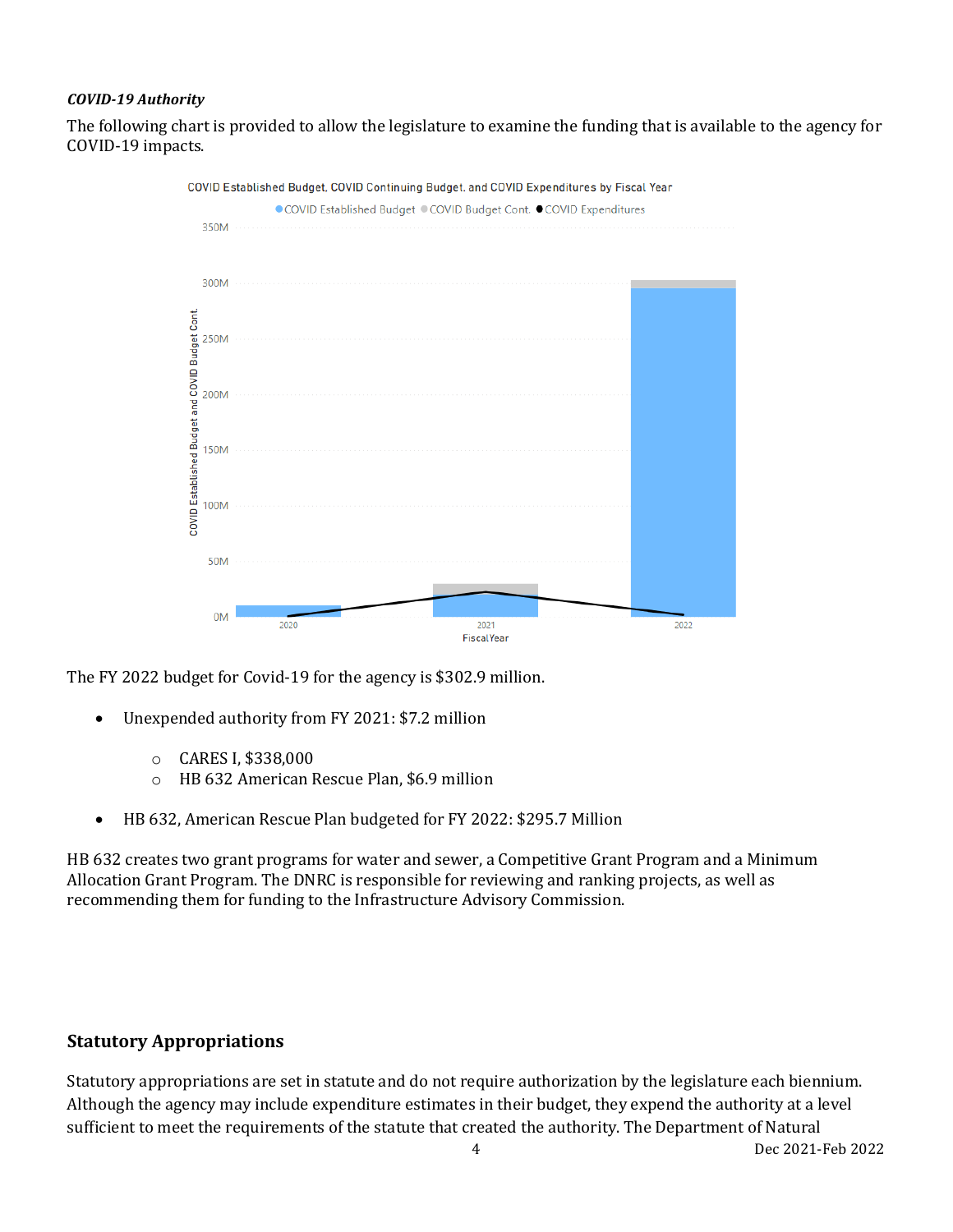Resources and Conservation has statutory authority for state special and federal revenues; the expenditures are discussed below.

#### *State Special Revenue - Total Expenditures*

#### Wildfire suppression account - (76-13-150, MCA)

The wildfire suppression account is statutorily appropriated for fire suppression, fuel reduction, and fire suppression equipment. The estimated fire cost for the summer of 2021 are \$50.1 million. The Department of Natural Resources and Conservation and the Department of Military Affairs have expended \$30.8 million as of the end of February and anticipate expending an additional \$19.3 million by the end of the fiscal year. The DNRC anticipates expending an additional \$5.0 million of authority for fire engines and forest action programs.

#### Sage grouse stewardship account – (76-22-109, MCA)

The sage grouse stewardship account is statutorily appropriated to maintain, enhance, restore, expand, or benefit sage grouse habitat and populations. The agency has budgeted \$5.3 million but has made no expenditures as of February. The Montana Sage Grouse Oversight Team met on February 11, 2022 and authorized the agency to accept applications for available funding.

#### Oil and gas production damage mitigation account – (82-11-161, MCA)

The oil and gas production damage mitigation account is statutorily appropriated to cover the reasonable costs of properly plugging wells and either reclaiming or restoring a drill site or other production area damaged by oil and gas operations. This is in the case that the Montana Board of Oil and Gas determines that the site has been abandoned and that the responsible party cannot be identified or located or refuses to take proper action. In the first quarter, the agency expended \$535,000 from this account.

#### Other statutorily appropriated state special revenue

The agency expended \$102,700 from other accounts that are statutorily appropriated for the Good Neighbor Authority program, wastewater projects, drinking water projects, trust land administration, MSU Morrill trust administration, and SLASH cleanup.

*Federal Special Revenue - Total Expenditures* 

Federal reimbursements for fire suppression (10-3-203, MCA)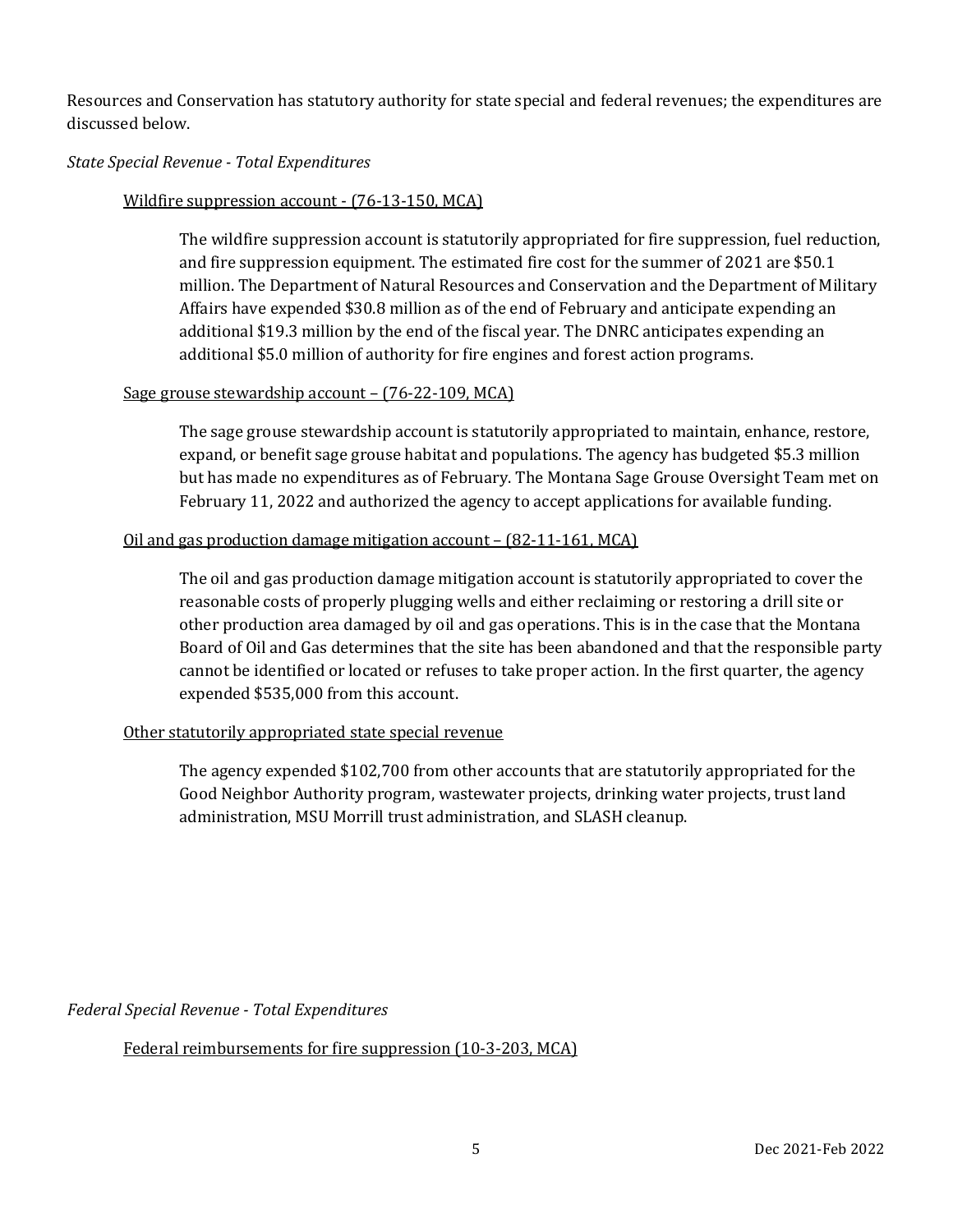The agency received reimbursement from the federal government for state fire suppression efforts on federal lands totaling \$57,400. These revenues are statutorily appropriated to pay the costs of those efforts.

#### Good Neighbor Authority (76-13-151, MCA)

The Good Neighbor Authority (GNA) allows the USDA Forest Service to enter into agreements with the Department of Natural Resources forestry and trust land division to perform forest management and restoration work on federal lands.

Through February of FY 2022, the GNA program has had nine timber sales that will treat over 4,700 acres and produce 28 million board feet of timber and generate about \$4.8 million. By the end of the fiscal year, the agency anticipates and additional three timber sales generating 3.2 million board feet.

During the current fiscal year, the agency is using revenue from timber sales to manage thirteen restoration projects throughout the state.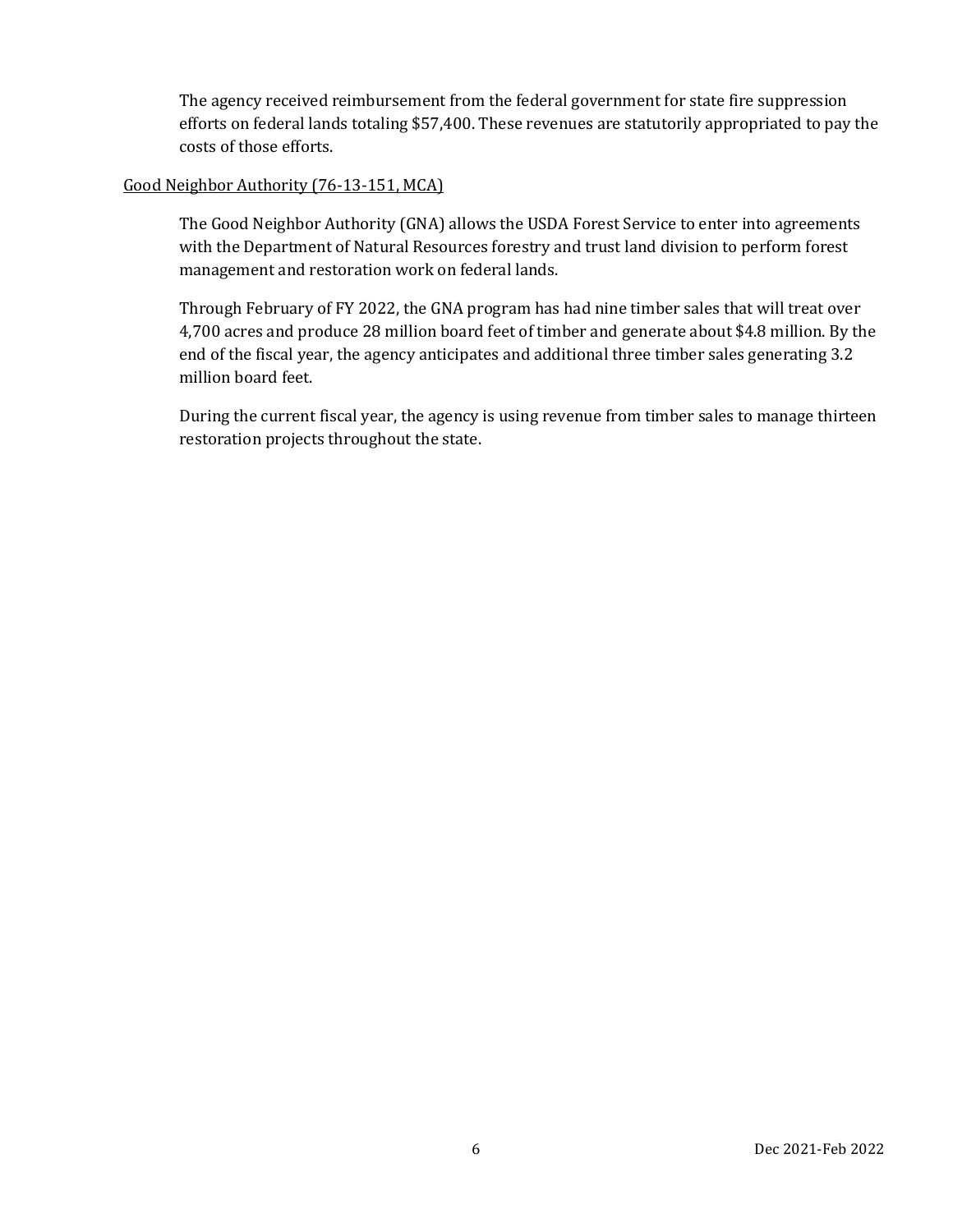## **HB 2 BUDGET MODIFICATIONS**

The following chart shows the HB 2 budget as passed by the legislature, including the pay plan, and the HB 2 modified budget through February 28, 2022. Net modifications to the budget include operating plan changes from one expenditure account to another, program transfers, reorganizations, and agency transfers of authority. The positive modifications and negative modifications are shown by program, expenditure account, and fund type.

| <b>Agency Name</b>                              | December Modified March Modified<br>Budget | Budget                   | Net Modifications        |  |
|-------------------------------------------------|--------------------------------------------|--------------------------|--------------------------|--|
| <b>Dept Nat Resource/Conservation</b><br>$\Box$ | 75,655,645                                 | 75,655,645               | O                        |  |
| CONSERVATION&RESOURCE DEVIDIV                   | 10.530.196                                 | 10.530.196               | $\Omega$                 |  |
| <b>DIRECTORS OFFICE</b>                         | 8.201.338                                  | 8.204.073                | 2.735                    |  |
| <b>FORESTRY &amp; TRUST LANDS</b>               | 34.854.499                                 | 34.854.499               |                          |  |
| OIL & GAS CONSERVATION DIV                      | 2.171.639                                  | 2.171.639                |                          |  |
| <b>WATER RESOURCES DIVISION</b>                 | 19,897,973                                 | 19,895,238               | $-2.735$                 |  |
| <b>Total</b>                                    | 75,655,645                                 | 75,655,645               | O                        |  |
| Expenditure                                     | December Modified March Modified<br>Budget | Budget                   | <b>Net Modifications</b> |  |
| 61000 Personal Services                         | 43.954.787                                 | 43.954.787               | 0                        |  |
| 62000 Operating Expenses                        | 22,843,704                                 | 22.843.704               | $\mathbf{0}$             |  |
| 63000 Equipment & Intangible Assets             | 1.451.766                                  | 1.451.766                | 0                        |  |
| 65000 Local Assistance                          | 2.058.090                                  | 2.058.090                |                          |  |
| 66000 Grants                                    | 2.437.714                                  | 2.437.714                | $\Omega$                 |  |
| 67000 Benefits & Claims                         | 400.000                                    | 400.000                  |                          |  |
| 68000 Transfers-out                             | 1,724,243                                  | 1,724,243                | $\Omega$                 |  |
| 69000 Debt Service                              | 785.341                                    | 785.341                  | $\Omega$                 |  |
| Fund Type                                       | December<br>Modified Budget                | March Modified<br>Budget | <b>Net Modifications</b> |  |
| 01 General                                      | 31.513.802                                 | 31.513.802               | $\mathbf{0}$             |  |
| 02 State/Other Spec Rev                         | 42.030.363                                 | 42.073.532               | 43.169                   |  |
| 03 Fed/Other Spec Rev                           | 2.111.480                                  | 2.068.311                | $-43.169$                |  |

There was no net change to the modified budget in the current report period. Modifications include a shift in authority from federal sources to state special revenue totaling \$43,169. The legislature provided language in HB 2 allowing the agency to make this shift.

#### HB 2 language

"During the 2023 biennium, the department is authorized to decrease federal special revenue and increase state special revenue by a like amount in the Director's Office indirects account for amounts not included in but necessary to meet the intent of the decision package 2102 – DO Funding Shift."

#### DP 2102 – Director's Office Funding Shift

The legislature approved a shift in funding from federal sources to state special revenue. This moves funding from the Director's Office indirect assessment on federal special revenue account to a state special revenue account to properly record the revenues and expenditures of those assessments.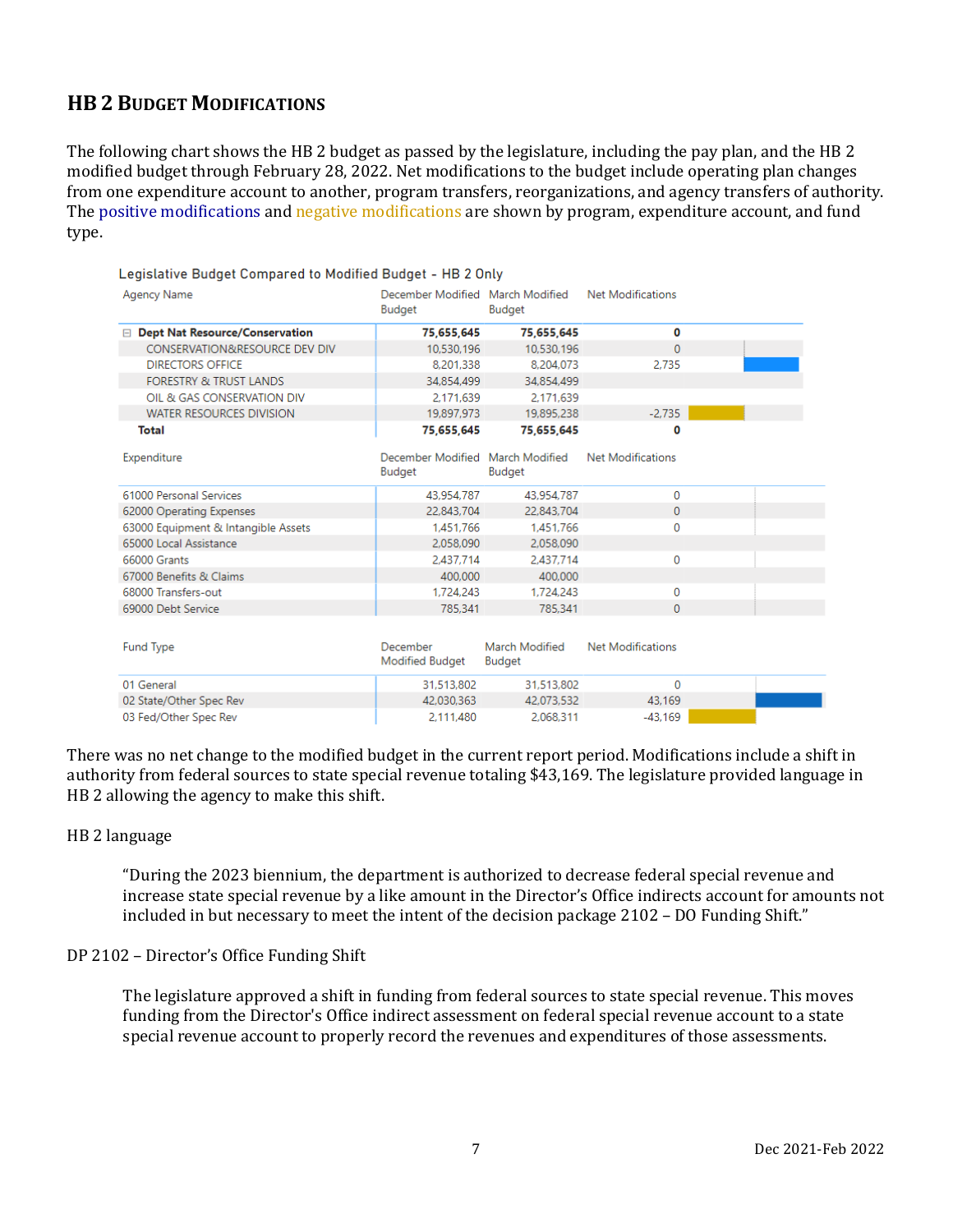# **HB 2 APPROPRIATION AUTHORITY**

The following chart shows the appropriated budget for the agency compared to expenditures through February 28, 2022.



Expended Budget and Remaining Budget by Fund Type - HB 2 Only

The department is primarily funded with general fund and state special revenue. The general fund supports 41.7% of the budget, state special revenue supports 55.6%, and federal funds support 2.7%.

The agency has expended 51.7% of the budget through February; this compares to an expenditure rate of 45.5% in the three previous biennia.

#### Personal Services

The personal services budget accounts for 58.1% of the total budget, supporting 539.6 FTE. The agency has expended 57.5% of this budget. In the last three biennia, the agency averaged 59.4% through February.

#### Operating Expenses

The budget for operating expenses accounts for 30.2% of the total budget. The agency expended 45.1% of the budget for operating expenses, compared to an average of 38.8% over the previous three biennia.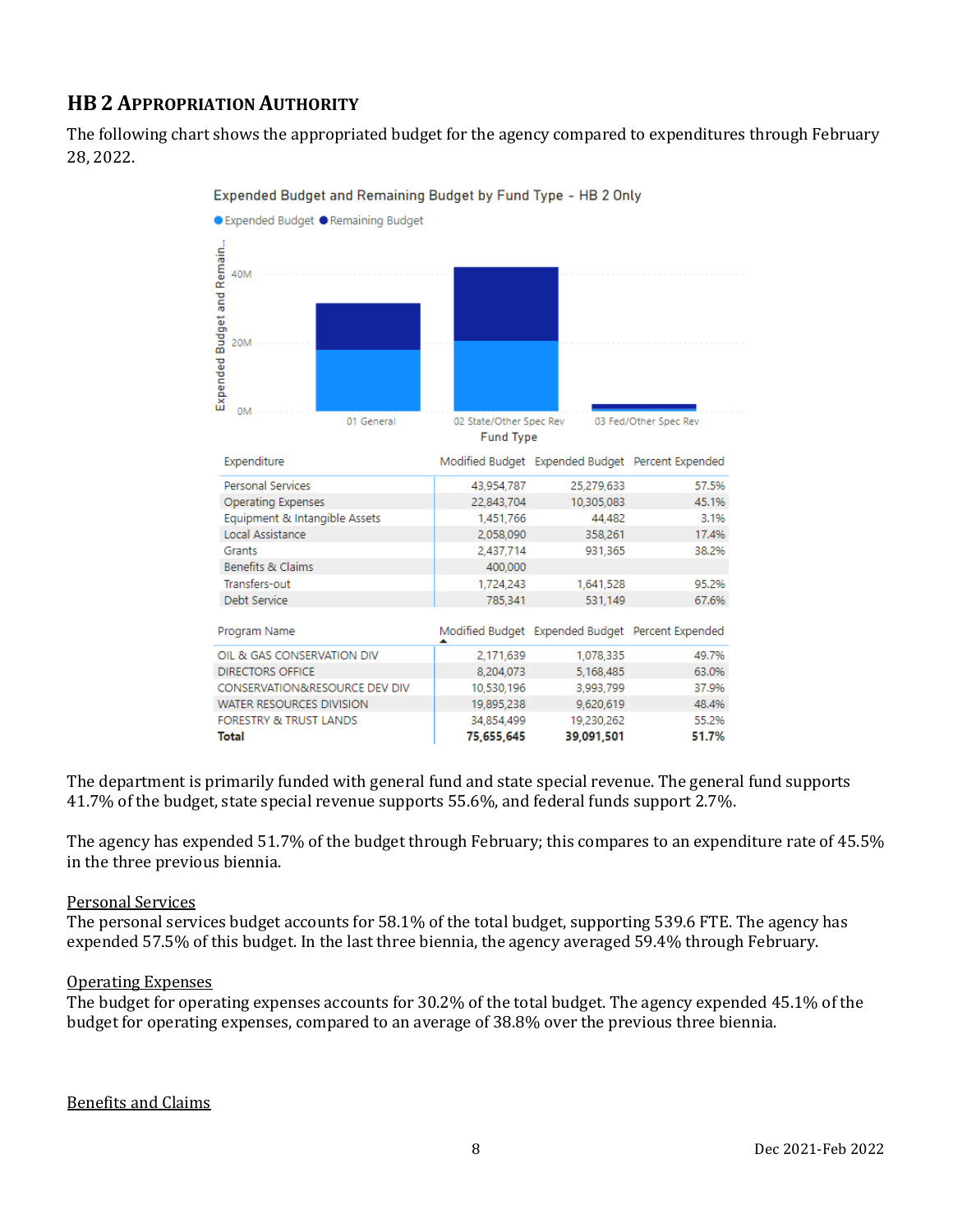The agency has budgeted \$400,000 in state special revenue for drinking water loan forgiveness. The agency can fund this program from federal sources and, as a result, has not expended against this authority for several biennium.

#### Grants

Grants of state special revenue, primarily to conservation districts, were 38.2% expended through February. This compares to an average expenditure rate of 54.6% over the same period in previous biennia.

#### **Transfers**

The agency has expended 95.2% of the funds budgeted for transfers through February; this rate is in line with previous biennia. Expenditures include a transfer of \$1.1 million in general fund and \$0.5 million in state special revenue to a proprietary fund to pay for air operations.

#### Debt Service

Debt service primarily for water projects was 67.6% expended, in line with previous biennia.

### **Personal Services**



The following chart shows the filled and vacant FTE within the agency as of February 2022.

The Department of Natural Resources and Conservation has 539.61 FTE funded in HB 2:

- Director's office 60.00 FTE
- Oil and gas conservation division 19.50 FTE
- Conservation and resource development division 30.17 FTE
- Water resources division 136.26 FTE
- Forestry and trust lands division 293.68 FTE

Of the total personal hours available, the agency has utilized 112.9%. The forestry and trust land division utilized 127.1% of budgeted hours. For the forestry division, this is the highest utilization rate in the last five years, which averages about 110.0% through February. Excluding positions involved in fire suppression, forestry had a utilization rate of 93.6%. All other programs combined had a utilization rate of 95.9%.

The agency currently has 63.00 FTE vacant, the forestry division has the most vacancies, 43.5 FTE. The average vacancy has been 7.0 months, while the oil and gas conservation division has 2.50 FTE that have been open for five years or more. The table below summarizes the vacancies for the agency as of February 2022.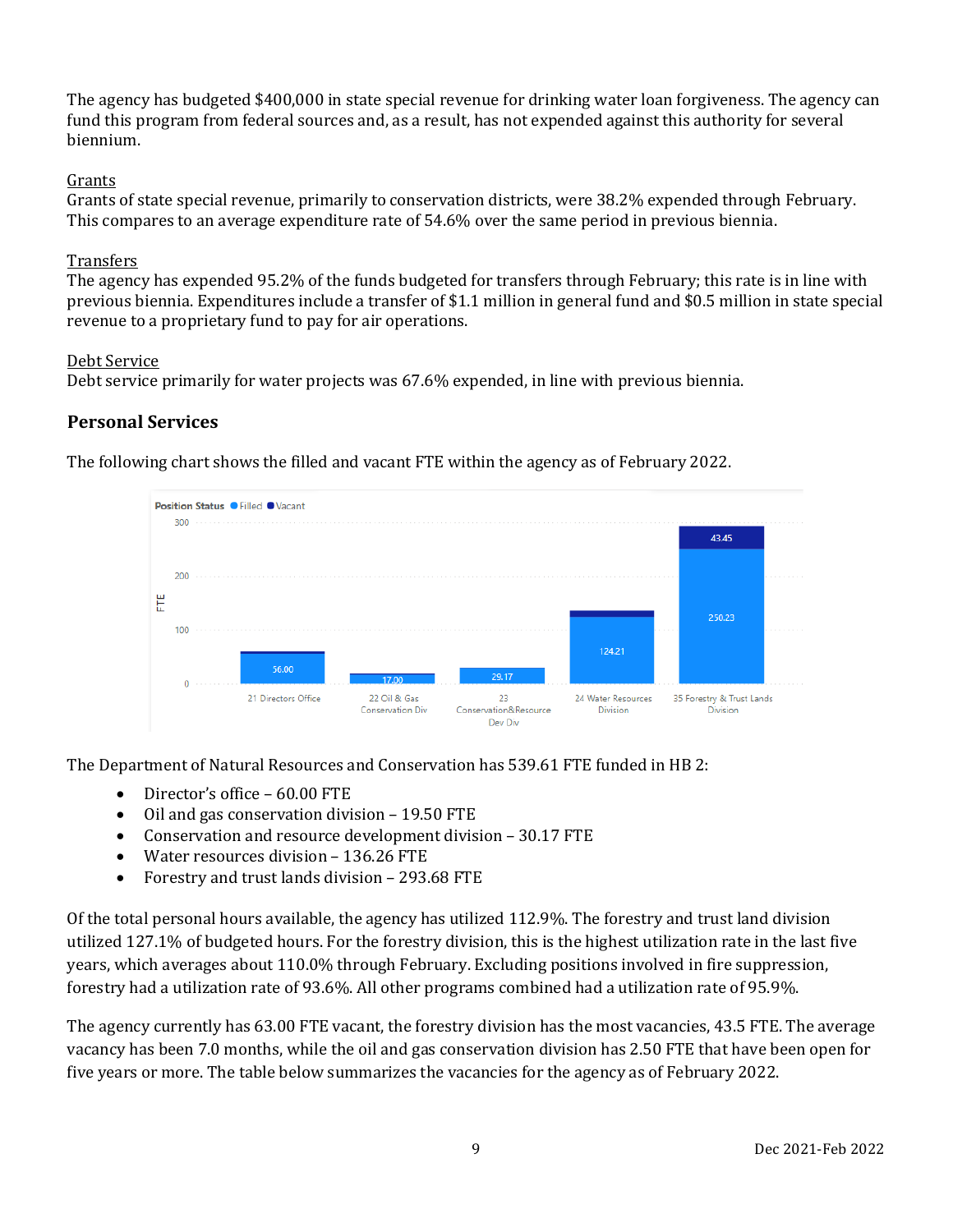| Department of Natural Resources and Conservation<br>Vacancies March 2022 |            |               |              |                                          |            |                            |              |
|--------------------------------------------------------------------------|------------|---------------|--------------|------------------------------------------|------------|----------------------------|--------------|
| <b>Conservation and Resource Development Divi:</b>                       | <b>ETE</b> | Months Vacant | Years Vacant | <b>Forestry and Trust Lands Division</b> | <b>ETE</b> | Months Vacant              | Years Vacant |
| GIS Specialist 3                                                         | 1.00       | 1.7           | 0.1          | Forester                                 | 1.00       | 1.5                        | 0.1          |
| Division Total                                                           | 1.00       | 1.7           | 0.1          | Forester                                 | 1.00       | 2.1                        | 0.2          |
|                                                                          |            |               |              | Program Specialist 1                     | 1.00       | 2.3                        | 0.2          |
| Director's Office                                                        | <b>FTE</b> | Months Vacant | Years Vacant | Wildland Firefighter 3                   | 1.00       | 2.4                        | 0.2          |
| Hearings Officer 1                                                       | 1.00       | 0.8           | 0.1          | <b>Administrative Assistant 3</b>        | 0.80       | 2.4                        | 0.2          |
| IT Security Specialist 2                                                 | 1.00       | 1.2           | 0.1          | Forestry Technician                      | 0.30       | 2.8                        | 0.2          |
| Lawyer 2                                                                 | 1.00       | 1.2           | 0.1          | Forestry Technician                      | 3.30       | 2.8                        | 0.2          |
| Lawyer Supervisor                                                        | 1.00       | 1.7           | 0.1          | Wildland Firefighter 1                   | 0.10       | 2.8                        | 0.2          |
| Division Total <sup>1</sup>                                              | 4.00       | 1.2           | 0.1          | Wildland Firefighter 1                   | 3.80       | 2.8                        | 0.2          |
|                                                                          |            |               |              | Wildland Firefighter 1                   | 4.50       | 3.0                        | 0.3          |
| Oil and Gas Conservation Division                                        | <b>FTE</b> | Months Vacant | Years Vacant | Forestry Technician                      | 4.90       | 3.2                        | 0.3          |
| Data Processor 1                                                         | 0.50       | 64.3          | 5.4          | Wildland Firefighter 1                   | 0.10       | 3.2                        | 0.3          |
| License Permit Technician 2                                              | 1.00       | 68.5          | 5.7          | Forester                                 | 1.00       | 3.5                        | 0.3          |
| OIL & GAS CONSER BD-PROF                                                 | 1.00       | 91.4          | 7.6          | Program Specialist 2                     | 1.00       | 4.2                        | 0.3          |
| Division Total <sup>1</sup>                                              | 2.50       | 76.8          | 6.4          | Forestry Technician                      | 0.80       | 4.2                        | 0.3          |
|                                                                          |            |               |              | Forestry Technician                      | 0.30       | 4.3                        | 0.4          |
| <b>Water Resources Division</b>                                          | <b>ETE</b> | Months Vacant | Years Vacant | Program Specialist 1                     | 0.90       | 4.5                        | 0.4          |
| Hydrologist 1                                                            | 1.00       | 0.6           | 0.0          | Fire Prevention Team Lead                | 0.70       | 5.1                        | 0.4          |
| Compliance Manager                                                       | 1.00       | 1.2           | 0.1          | Program Supervisor                       | 1.00       | 5.2                        | 0.4          |
| Professional Engineer 1                                                  | 1.00       | 1.4           | 0.1          | Forestry Technician                      | 0.20       | 5.5                        | 0.5          |
| Compliance Technician 1                                                  | 0.60       | 1.5           | 0.1          | Forestry Technician                      | 0.50       | 6.7                        | 0.6          |
| Hydrologist 3                                                            | 1.00       | 1.5           | 0.1          | Program Supervisor                       | 1.00       | 7.4                        | 0.6          |
| Program Manager                                                          | 1.00       | 1.5           | 0.1          | Forester 2                               | 1.00       | 7.5                        | 0.6          |
| Water Conservation Specialist2                                           | 1.00       | 1.5           | 0.1          | Forester 2                               | 1.00       | 7.5                        | 0.6          |
| Water Conservation Specialist2                                           | 1.00       | 1.9           | 0.2          | Science Technician All Other             | 0.50       | 7.5                        | 0.6          |
| <b>Administrative Assistant 2</b>                                        | 0.50       | 5.5           | 0.5          | Science Technician All Other             | 0.50       | 7.5                        | 0.6          |
| Hydrologist 2                                                            | 1.00       | 6.5           | 0.5          | Forestry Technician                      | 0.60       | 7.8                        | 0.7          |
| Hydrologist 2                                                            | 1.00       | 7.5           | 0.6          | Forestry Technician                      | 0.50       | 7.9                        | 0.7          |
| Hydrologist 2                                                            | 1.00       | 7.5           | 0.6          | Range Conservation Scientist 1           | 1.00       | 7.9                        | 0.7          |
| Water Conservation Specialist2                                           | 1.00       | 7.5           | 0.6          | Auditor 2                                | 1.00       | 9.5                        | 0.8          |
| Division Total <sup>1</sup>                                              | 12.10      | 3.5           | 0.3          | Forestry Technician                      | 0.50       | 10.2                       | 0.8          |
|                                                                          |            |               |              | <b>Commercial Lease Specialist</b>       | 0.50       | 21.2                       | 1.8          |
| <b>Forestry and Trust Lands Division</b>                                 | <b>ETE</b> | Months Vacant | Years Vacant | Range Conservation Scientist 1           | 1.00       | 21.6                       | 1.8          |
| Forester                                                                 | 1.00       | 0.5           | 0.0          | Forestry Technician                      | 0.10       | 38.6                       | 3.2          |
| Forester                                                                 | 1.00       | 1.4           | 0.1          | Division Total <sup>1</sup>              | 43.40      | 4.5                        | 0.4          |
| Program Specialist 1                                                     | 1.00       | 1.4           | 0.1          |                                          |            |                            |              |
| Program Specialist 2                                                     | 1.00       | 1.4           | 0.1          |                                          |            |                            |              |
| Program Supervisor                                                       | 1.00       | 1.4           | 0.1          |                                          | <b>FTE</b> | Months Vacant Years Vacant |              |
| Biologist 3                                                              | 1.00       | 1.5           | 0.1          | <b>Agency Total</b>                      | 63.00      | 6.9                        | 0.6          |
|                                                                          |            |               |              |                                          |            |                            |              |

**1 Division Totals for months and days vacant are weighted averages** 

#### *Turnover and payroll adjustments*

Since July 1, twenty-five employees have left state employment; twenty-two have retired.

The agency adjusted pay for 138 positions increase annual personal services cost by \$263,000 annually. Pay adjustments include:

- Longevity 88
- Market 25
- Performance 11
- Reclassification 6
- Exempt and Appointed Employee 3
- Career Ladder 2
- Correct inaccurate pay 2
- Promotion 1

### **Next Steps for Personal Services Reporting**

In upcoming Quarterly Financial Reports, the LFD will begin the process of a more comprehensive look at personal services. The LFD will compare two executive "snapshots" -- July 2020 and July 2022. The analysis will identify adjustments adopted by the legislature in 2021 and modifications made by the agencies, within the confines of budget law.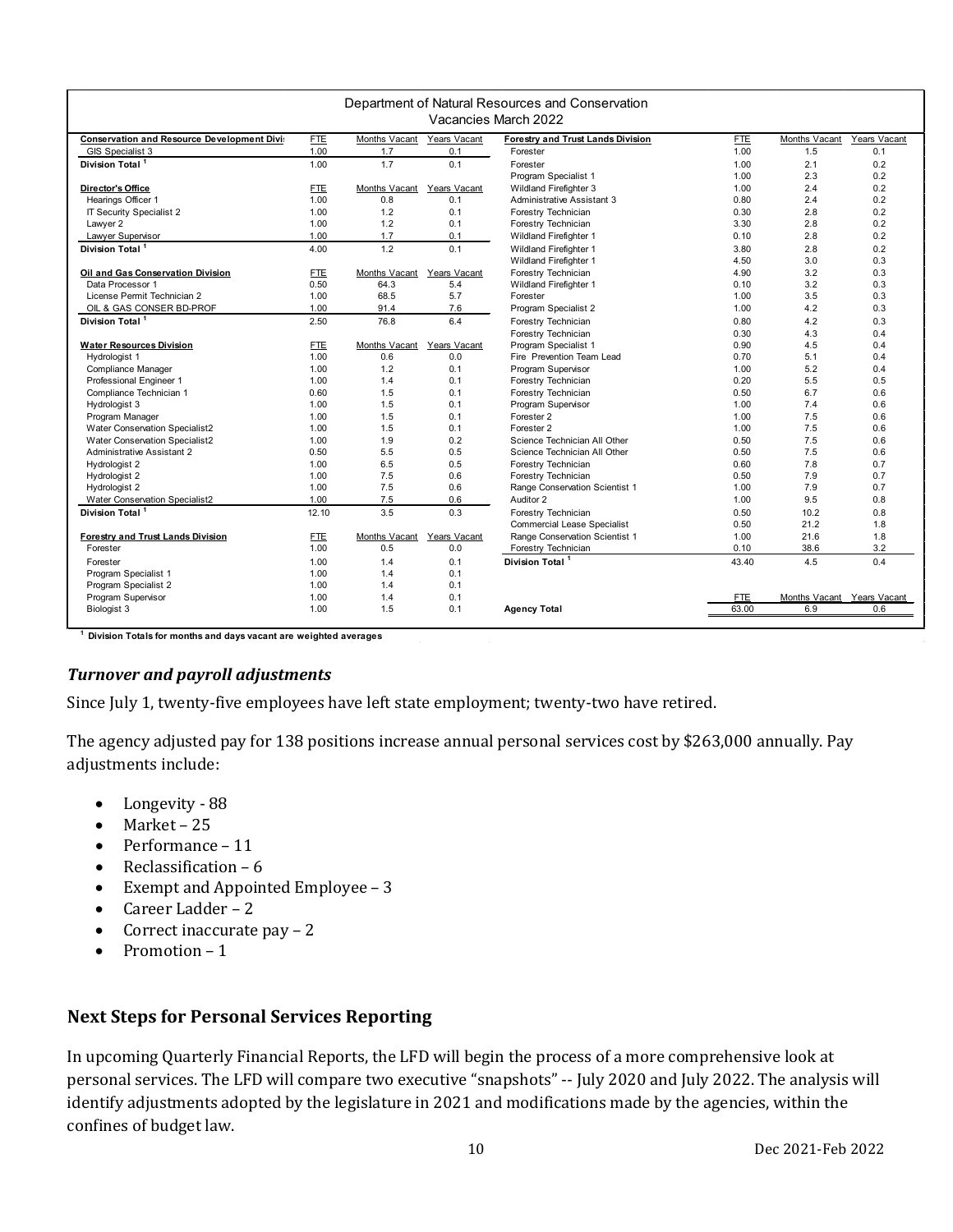The September Quarterly Financial Report will provide the complete comparison from July 2020 to July 2022. Ultimately, the analysis will result in a description of all the components that will be part of the executive's decision package one (DP 1) 2025 biennium budget request. This work will prepare legislators for budget deliberations in the 2023 session. For a review of how DP 1 works and snapshot components, please read this [short brochure](https://montana.maps.arcgis.com/apps/Cascade/index.html?appid=23095fcf15754f4fb38b63c58a884b97) from 2019. This story map was created with the Story Map Cascade application in ArcGIS Online.

### **Status of Line-Itemed Decision Packages, 2021 Legislature**

The table below summarizes the agency's expenditures against legislative appropriations for decision packages that appear as line items in HB 2. A detailed discussion of each decision package is provided below.

| Department of Natural Resources and Conservation<br>Legislative Appropriation and Expenditures Year to Date for FY 2022 |               |                 |          |          |  |  |  |
|-------------------------------------------------------------------------------------------------------------------------|---------------|-----------------|----------|----------|--|--|--|
|                                                                                                                         | Legislative   |                 |          | Percent  |  |  |  |
| <b>Decision Package</b>                                                                                                 | Appropriation | <b>Budgeted</b> | Expended | Expended |  |  |  |
| DP 2318 - Lake Elmo Restoration (Restricted/One-Time-Only)                                                              | \$50,000      | \$50,000        | \$0      | $0.0\%$  |  |  |  |
| DP 2319 - Conservation District AIS Check Stations (Restricted)                                                         | \$100,000     | -               |          | 0.0%     |  |  |  |
| DP 2404 - WRD Flow Measurement Equipment (Restricted/One-Time-Only)                                                     | \$98,700      | 98.700          | 27.559   | 27.9%    |  |  |  |
| DP 2405 - CSKT Montana Compact Implementation Restricted Portion                                                        | 100.000       | 100.000         | 50.000   | 50.0%    |  |  |  |
| <b>Total of HB 2 Line Itemed Decision Packages</b>                                                                      | \$348.700     | \$248.700       | \$77.559 | 22.2%    |  |  |  |

### DP 2318 - Lake Elmo Restoration (RST/OTO)

FY 2022 - \$50,000 State Special Revenue FY 2023 - \$50,000 State Special Revenue

The legislature approved an appropriation from the environmental contingency state special revenue account to fund aquatic invasive species eradication at Lake Elmo in Yellowstone County. The project will be administered by the Yellowstone County Conservation District. As of November, the agency has not made an expenditure on this authority.

### DP 2319 - Conservation District AIS Check Stations (Restricted)

FY 2022 - \$100,000 State Special Revenue FY 2023 - \$100,000 State Special Revenue

The legislature approved an increase in appropriation from the environmental contingency state special revenue account to fund aquatic invasive species check stations operated by conservation districts. The agency has transferred this authority to the Department of Fish, Wildlife, and Parks, which manages the AIS check station program.

DP 2404 - WRD FLOW MEASUREMENT EQUIP (RST/OTO) FY 2022 - \$98,700 State Special Revenue

The legislature approved a one-time-only increase in state special revenue to purchase equipment to measure flows into reservoirs and canals. As of November, the agency has expended 27.9% or \$27,600.

#### DP 2405 - CSKT -MONTANA COMPACT IMPLEMENTATION Restricted Portion

FY 2022 - \$100,000 General Fund